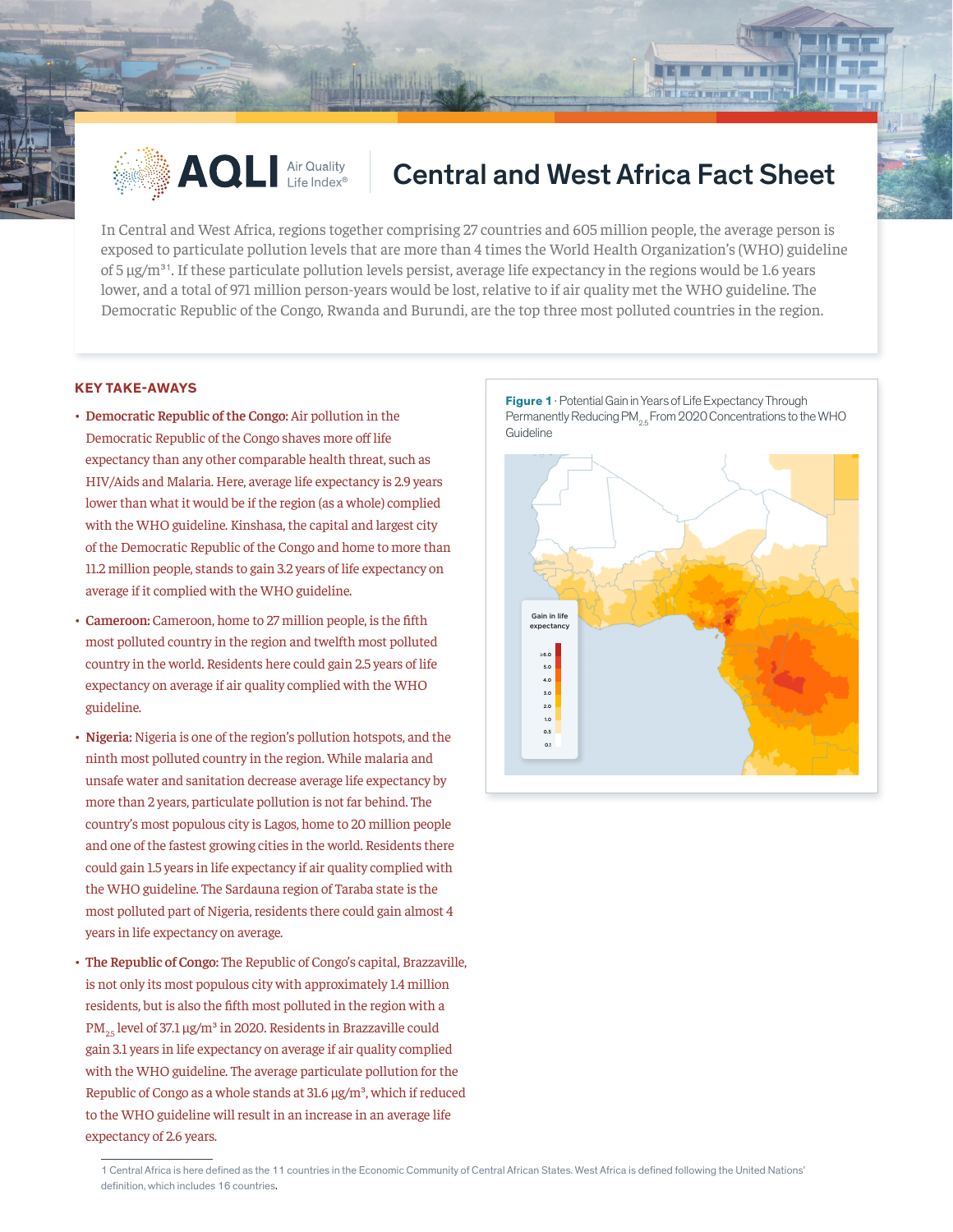

**Figure 3** · Potential Gain in Years of Life Expectancy Through Permanently Reducing PM $_{2.5}$  from 2020 Concentrations to the WHO Guideline, in 10 Largest Regions in Central and West Africa



**Figure 4** · Average PM<sub>2.5</sub> Concentrations in Central and West Africa, 1998 to 2020